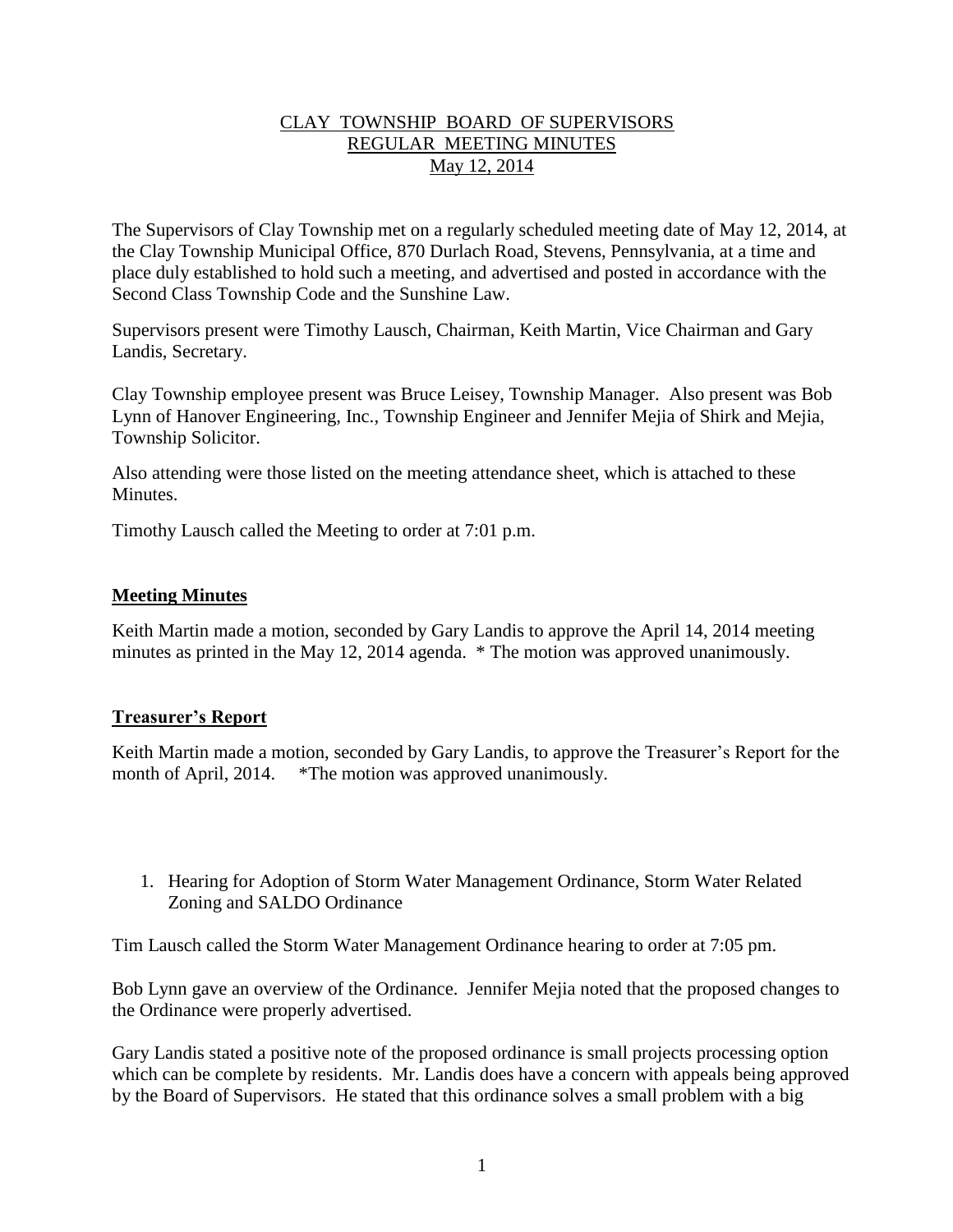sledge hammer. He feels that Clay Township farmers are proactive in working to protect the Chesapeake Bay. He also stated that it is not his wish to adopt this ordinance. He feels that it is unnecessary because existing ordinances and conservation measures are already in place and perhaps not enforced or implemented as they should be.

Tim Lausch stated that the Board of Supervisors may not agree with all regulations but, will strive for compliance.

Keith Martin stated that the goal is to streamline the process. He also said that further investigation should be done on possible Ag exemptions/alternative planning.

Tim Lausch closed the hearing at 7:19 pm.

Keith Martin made a motion, seconded by Gary Landis to adopt Ordinance #051214 Storm Water Management Ordinance. \* The vote was Tim Lausch YES, Keith Martin YES and Gary Landis NO.

Tim Lausch called the Storm Water Related Zoning Ordinance hearing to order at 7:20 pm.

Jennifer Mejia noted that the proposed changes to the Ordinance were properly advertised.

There were no comments.

Tim Lausch closed the hearing at 7:21 pm.

Gary Landis made a motion, seconded by Keith Martin to adopt Ordinance #051214A Storm Water related to Zoning Ordinance.  $*$  The motion was unanimously approved.

Tim Lausch called the Storm Water Related SALDO Ordinance hearing to order at 7:22 pm.

Jennifer Mejia noted that the proposed changes to the Ordinance were properly advertised.

There were no comments.

Tim Lausch closed the hearing at 7:23 pm.

Keith Martin made a motion, seconded by Gary Landis to adopt Ordinance #051214B Storm Water related to SALDO Ordinance. \* The motion was unanimously approved.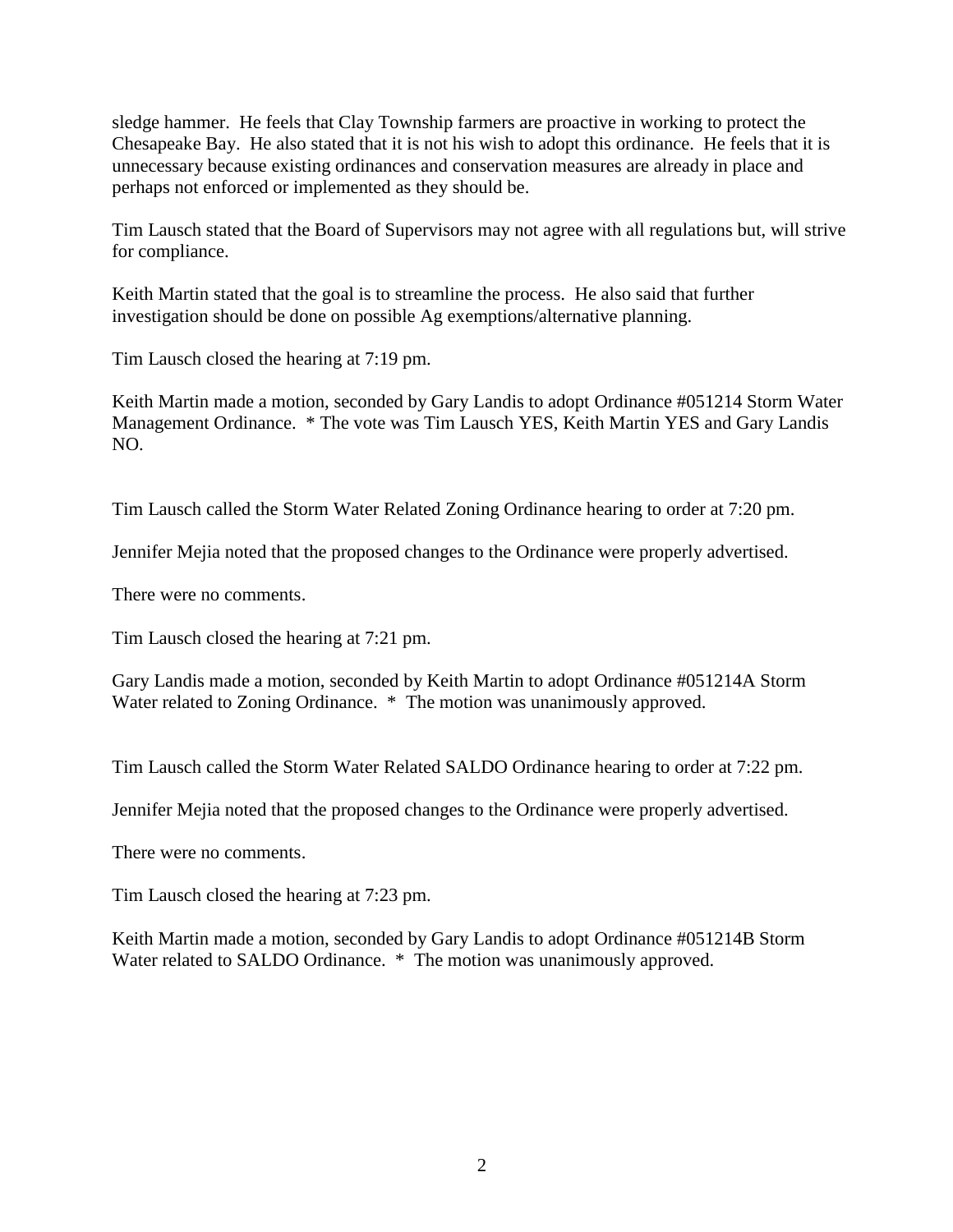# **Engineer's Report**

1. Sewage Holding Tank Ordinance Revision

Bob Lynn reviewed the proposed changes to the Sewage Holding Tank Ordinance with the Board of Supervisors. He stated that the proposed changes bring the Ordinance in compliance with DEP regulations.

Gary Landis made a motion, seconded by Keith Martin to approve Ordinance #051214C Sewage Holding Tank Ordinance. \* The motion was unanimously approved.

## 2. Fox Family Partners – Land Development Plan #14-01

Ted Cromleigh, Diehm and Sons, reviewed the Fox Family Partners plan with the Board of Supervisors. The plan is to redevelop an abandoned car lot and construct a 4,685 sq foot building to host a creamery and ice cream shop. Estimated sewer flows will be 754 gpd and all commercial food waste will be hand applied to the Fox farm fields and not accumulated in the holding tank. All current buildings will be removed and the exit onto 322 will be closed and the only entrance/exit will be from North Clay Road.

Gary Landis made a motion, seconded by Keith Martin to approve the following waivers/modifications as indicated in the Hanover Engineering letter dated 4/1/14 for the Fox Family Partners Land Development Plan. \* The motion was unanimously approved.

## Section 303.A – Preliminary Plan Application

The applicant is requesting a waiver of the requirement to process a Preliminary Plan Application for a land development plan. The applicant feels that there would not be any benefit for the Township or the Developer to process a separate Preliminary Plan Application. It is the applicant's belief that one review process by the township will be sufficient to ensure that the plan complies with the requirements of the Township Ordinances.

## Section 602.K.3 – Improvements of existing streets adjacent to the Property

The applicant is requesting a deferment of the improvement of the existing streets adjacent to the property until the future when the Township and/or PennDot initiate corridor improvements along North Clay Road or West Main Street. The applicant states that this was discussed at the meeting with Township staff in August 2013.

## Section 602.M.3 – Intersections with collector streets shall not be located closer than 400' measured at the centerline, along the street being intersected

The applicant is requesting a waiver of the requirement of not permitting intersections with collector streets being closer than 400 feet, measured at the centerline, along the street being intersected. The applicant states that the proposed access drive has been located at the same place as the existing access from the access to the property across North Clay Road. The applicant feels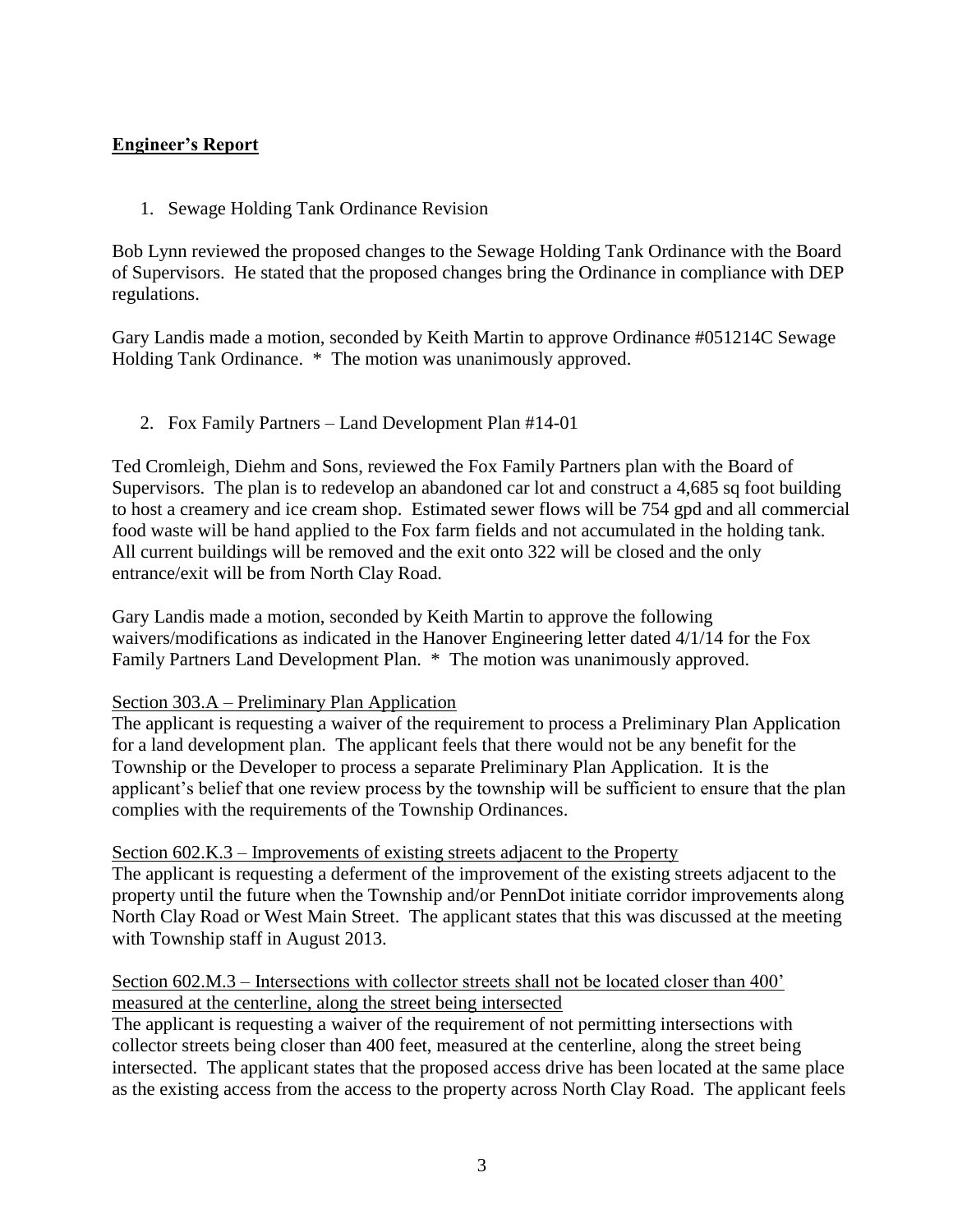that there is no location along the site's two (2) frontages that would comply with this requirement.

# Section 602.M.6 – Intersections with collector streets shall have 55 foot radii

The applicant is requesting a waiver of the requirement to provide 55 foot radii at the intersection with collector streets. The applicant states that the access drive provides 20 foot radii, which is the largest radii that can reasonable work given the size and configuration of the property. The applicant has indicated that the site will not receive tractor trailer deliveries.

## Section 602.N.1 – Clear sight triangles shall be measured 100 feet along the centerline in all directions from the intersections of the centerlines

The applicant is requesting a waiver of the requirement that clear sight triangles shall be measured 100 feet along the centerline in all directions from the intersections of the centerlines. The applicant states that a clear sight triangle measured 100 feet along North Clay Road and 40 feet along the access drive is proposed on the plan which permits the required parking spaces to be provided as well as the required screening along North Clay Road. The applicant feels that if the ordinance requirement is enforced, it will be impossible to develop the proposed use as sufficient parking would not be possible. The applicant has proposed a stop sign as an alternate.

# Section 602.T.5 – The vertical and horizontal alignment of access drives shall conform to the specifications for local streets in Section 602.G and 602.H

The applicant is requesting a waiver of the requirement that the vertical and horizontal alignment of access drives shall conform to the specifications for local streets. The applicant states that the access drive must be configured horizontally as indicated on the plant to provide access to the site. The applicant feels that the vertical alignment levels off as the access drive enters the parking area, but maintains good cross slope for drainage and that it is not practical to provide this access drive to the same specifications as a local street. The applicant has noted that the speed of the vehicles will be minimal.

## Section 603.A.1.a – Parking areas shall be set back a minimum of ten (10) feet from any property line and public road right-of-way

The applicant is requesting a modification of the requirement that parking areas shall have a minimum set back of ten (10) feet from the property line or any public road right-of-way. The applicant states the existing parking areas on the site encroach within the road right-of-way and closer to the property line. The applicant feels that it is required to make this development work that they utilize the same areas for parking. The applicant has noted that they have pulled the parking out of the right-of-way by five (5) feet to a landscape buffer. The applicant also notes that the parking lot encroaches within ten (10) feet of the property line in two (2) places; the first area is adjacent to the Yang property and the existing parking lot is only 5.5 feet from the property line, while the proposed parking lot is 8.4 feet from the property line and the second area is adjacent to the Fox property to the North and the existing and proposed parking areas are both 8.3 feet from the property line. The applicant feels that since the parking is being removed entirely from the right-of-way, and the offset to the adjacent Yang property is being made better, and that the north property is owned by the Developer that a ten (10) foot set back from the property line and public road right-of-way is not required.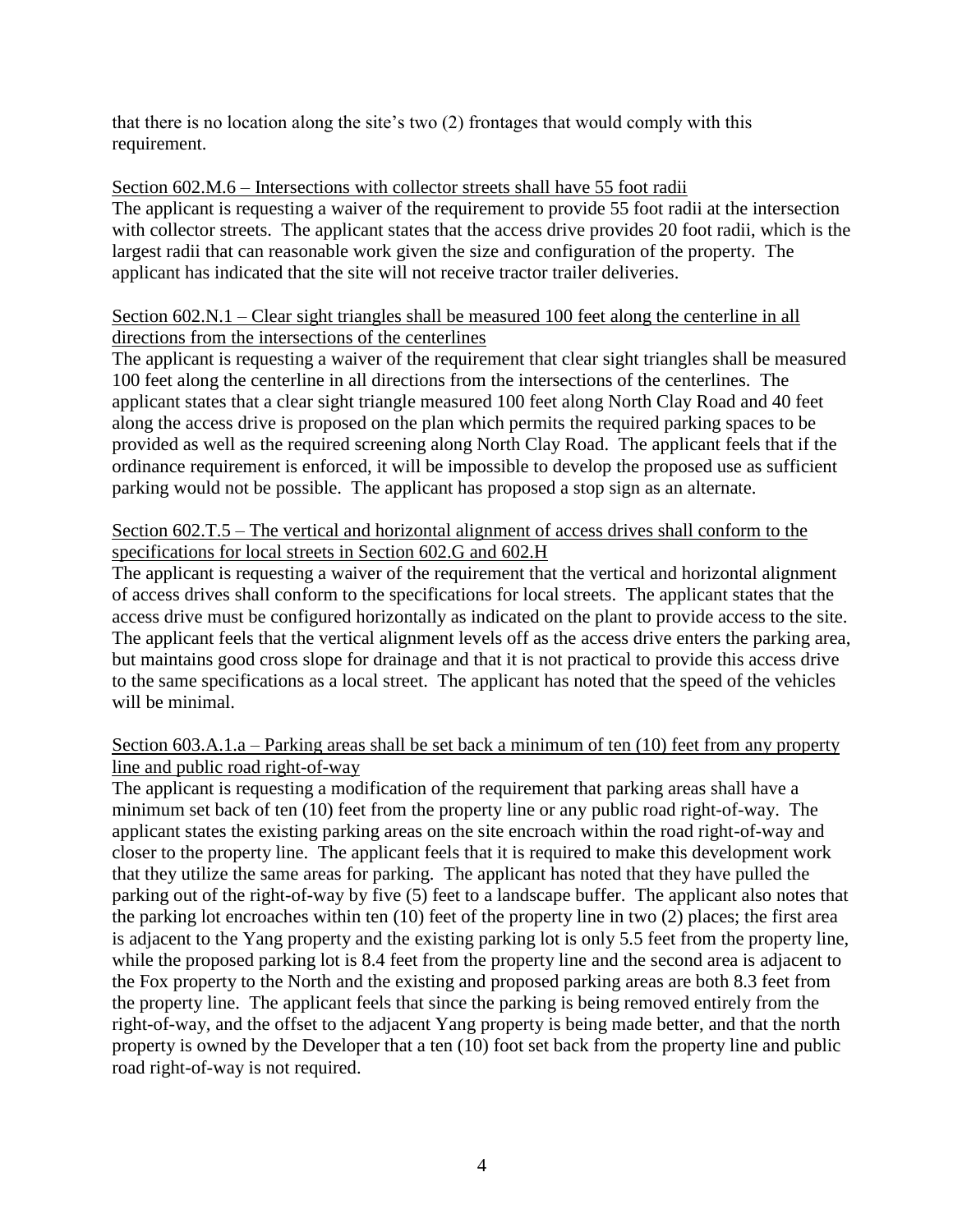Section 603.A.1.c – Buffer landscaping is required where parking lots are proposed to adjacent residential properties

The applicant is requesting a modification of the requirement to provide buffer landscaping where parking lots are proposed to adjacent residential properties. The applicant states that the adjacent Yang property is used as a residence, but is zoned Neighborhood Commercial. There is an existing solid wood fence along the Yang property that buffers them from the used car lot that has existed on the site. The applicant states that the existing fence will remain and requests that the existing fence be substituted for the required landscaping.

# Section 603.A.1.j – Parking lots with more than 20 spaces shall provide curb or planting strips to delineate access lands and to confine traffic to designated areas

The applicant is requesting a waiver of the requirement to provide curb or planting strips to delineate access lanes and to confine traffic to designated areas. The applicant states that the parking lot for this project is unusual in its configuration, but that it is required to in order to obtain the required parking for the propose use. The applicant has kept the parking along the perimeter of the property and along the building so as to maximize the amount of spaces provided. The applicant also states that the large area of the paving as the center of the proposed parking lot will also function as the maneuvering area for trucks accessing the loading dock and any island put in to try to designate parking aisles would serve to block access to the loading dock. The applicant feels that a painted island would be just as likely to confuse people as it would to successfully guide motorists.

# Section 603.B.1 – Sidewalks along frontage of all streets adjacent to the property

The applicant is requesting a deferment of the installation of sidewalks along the frontage of all streets adjacent to the property until the future when the Township and/or PennDOT initiate corridor improvements along North Clay Road or West Main Street. The applicant sates that this was discussed at the meeting with Township staff in August 2013.

## Section 603.C.2 – Curbs required where sidewalk is required (along street frontage)

The applicant is requesting a deferment of the installation of curbing where sidewalks are required until the future when the Township and/or PennDOT initiate corridor improvements along North Clay Road or West Main Street. The applicant states that this was discussed at the meeting with Township Staff in August 2013.

## Section 603.E.1 – Loading spaces shall be 35 feet from any property and be located on the side or rear of the building

The applicant is requesting a waiver of the requirement that the loading spaces shall be 35 feet from any property and be located on the side or rear of the building. The applicant states that with the location of the building, the configuration of the floor plan and the need for access from North Clay Road makes it nearly impossible to meet this requirement. The applicant feels that the buffer landscaping along the site's frontage and the existing wood fence and garage on the neighboring Yang residence will serve to screen the proposed loading space.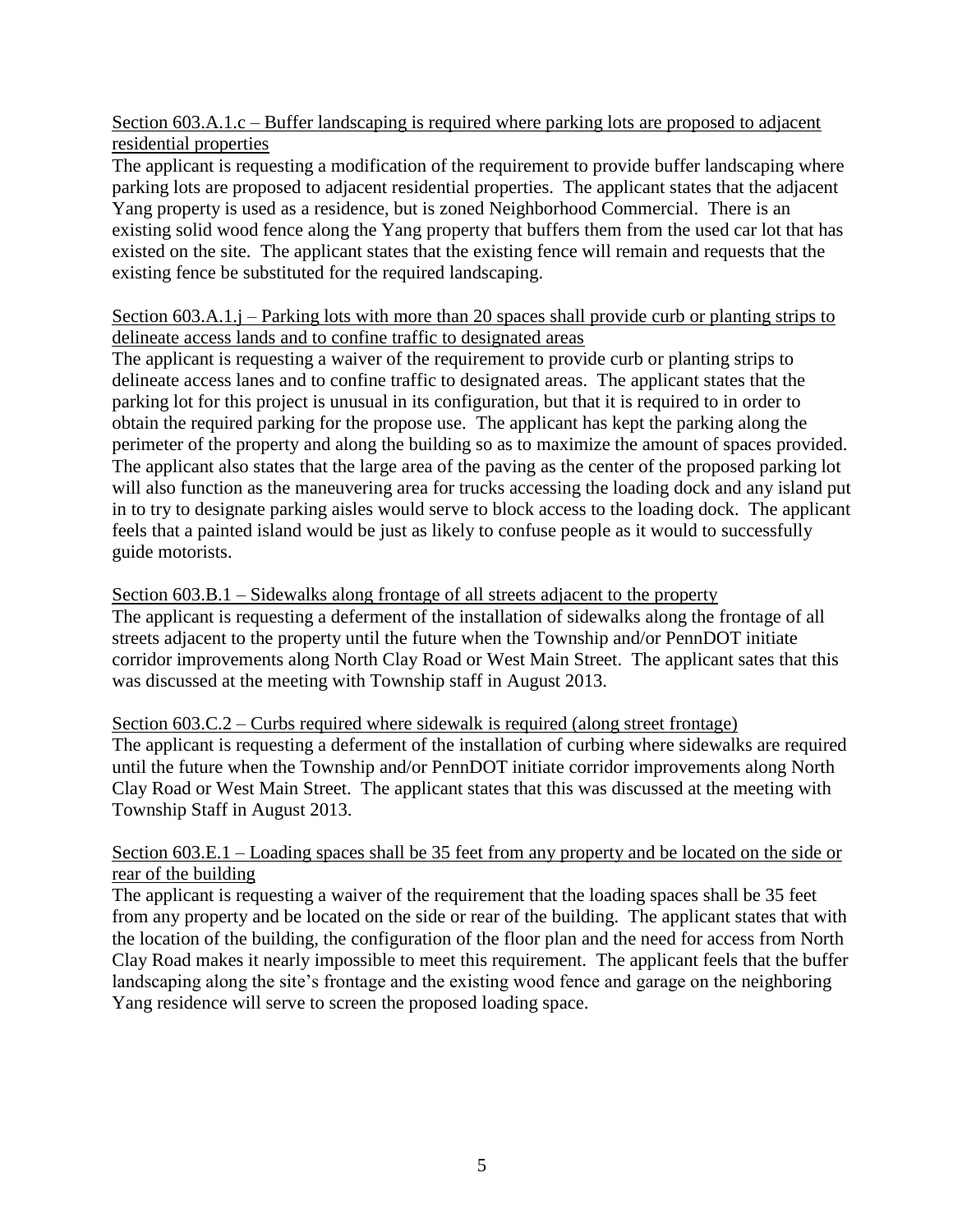## Section 609.E.4.b – Parking lot interior landscaping

The applicant is requesting a waiver of the requirement of providing interior landscaping within the parking lot. The applicant states that the interior of the site is small and that there is insufficient space to provide the required landscaping, perimeter buffer and planting strip. The applicant has indicated that the parking lot has exactly the number of spaces that is required, so there is no way to remove spaces to provide interior landscape islands and interior shade trees. The applicant has also indicated that all of the required shade trees have been provided, but they are provided along the perimeter of the parking lot and in doing so, act as street trees instead. The applicant has noted that the proposed parking lot represents a significant improvement to the existing condition. The applicant has also noted that the parking lot extends well into the right-ofway of both West Main Street and North Clay Road and provides no buffer landscaping. The applicant states that upon completion, this project will provide the required parking outside that right-of-way and provide a continuous landscape screen.

#### Section 609.E.4.c – Shade trees to the interior of the parking lot

The applicant is requesting a waiver of the requirement of providing shade trees to the interior of the parking lot. The applicant states that the interior of the site is small and that there is insufficient space to provide the required landscaping, perimeter buffer and planting strip. The applicant has indicated that the parking lot ahs exactly the number of spaces that is required, so there is no way to remove spaces to provide interior landscape islands and interior shade trees. The applicant has also indicated that all of the required shade trees have been provided, but they are provide along the perimeter of the parking lot and in doing so, act as street trees instead. The applicant has noted that the proposed parking lot represents a significant improvement to the existing condition. The applicant has also noted that the parking lot extends well into the right-ofway of both West Main Street and North Clay Road and provides no buffer landscaping. The applicant states that upon completion, this project will provide the required parking outside that right-of-way and provide a continuous landscape screen.

Section 609.E.4.d.1 – 10 foot perimeter buffer around parking lots with 20 or more spaces The applicant is requesting a waiver of the requirement of providing a 10 foot perimeter buffer around parking lots with 20 or more spaces. The applicant states that the interior of the site is small and that there is insufficient space to provide the required landscaping, perimeter buffer and planting strip. The applicant has indicated that the parking lot has exactly the number of spaces that is required, so there is no way to remove spaces to provide interior landscape islands and interior shade trees. The applicant has also indicated that all of the required shade trees have been provided, but they are provided along the perimeter of the parking lot and in doing so, act as street trees instead. The applicant has noted that the proposed parking lot represents a significant improvement to the existing condition. The applicant has also noted that the parking lot extends well into the right-of-way of both West Main Street and North Clay Road and provides no buffer landscaping. The applicant states that upon completion, this project will provide the required parking outside that right-of-way and provide a continuous landscape screen.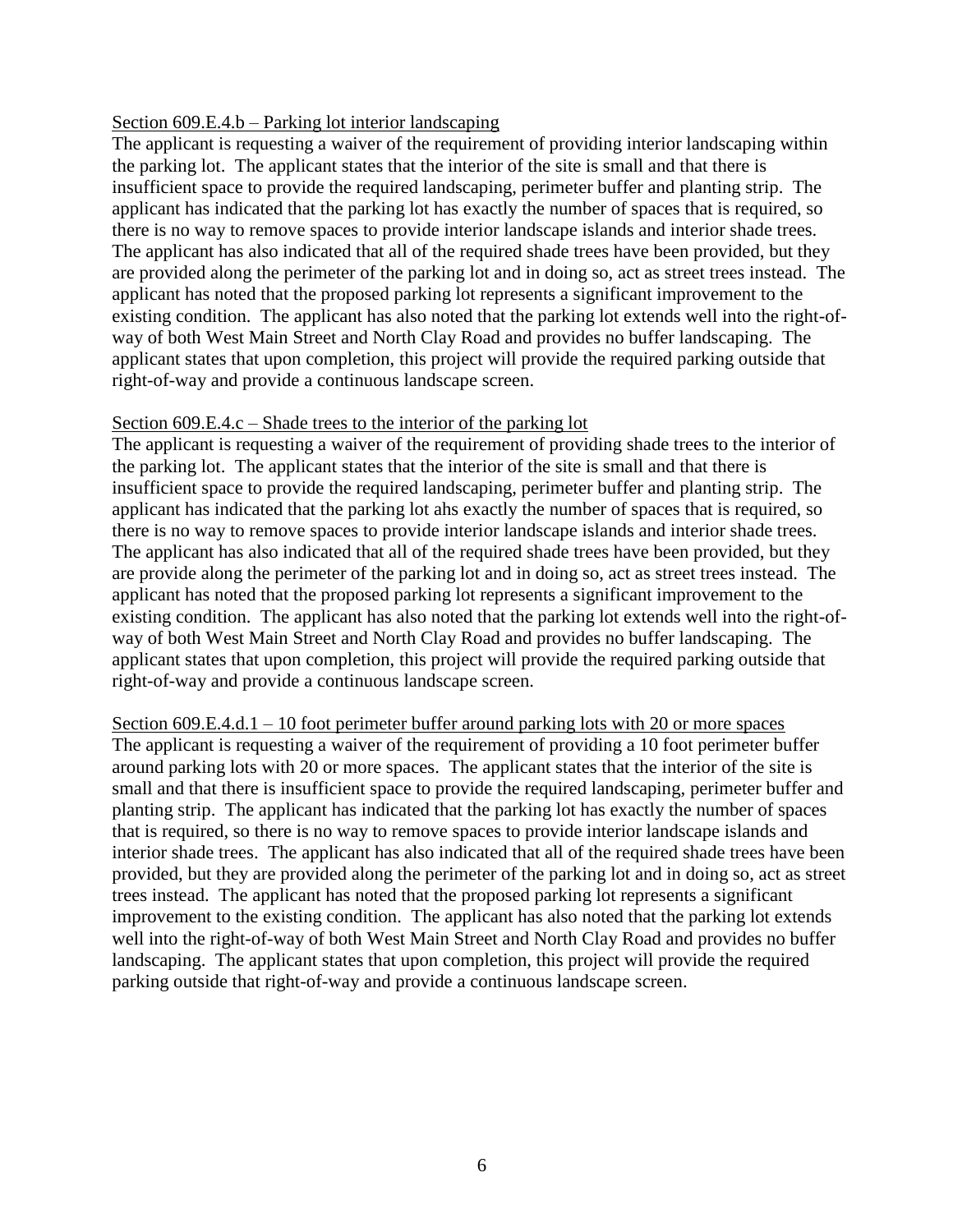# Section 609.E.4.d.2 – Minimum of one (1) landscape island for every 20 parking spaces

The applicant is requesting a waiver of the requirement of providing a minimum of one (1) landscape island for every 20 parking spaces. The applicant states that the interior of the site is small and that there is insufficient space to provide the required landscaping, perimeter buffer and planting strip. The applicant has indicated that the parking lot has exactly the number of spaces that is required, so there is no way to remove spaces to provide interior landscape islands and interior shade trees. The applicant has also indicated that all of the required shade trees have been provided, but they are provided along the perimeter of the parking lot and in doing so, act as street trees instead. The applicant has noted that the propose parking lot represents a significant improvement to the existing condition. The applicant has also noted that the parking lot extends well into the right-of-way of both West Main Street and North Clay Road and provides no buffer landscaping. The applicant states that upon completion, this project will provide the required parking outside that right-of-way and provide a continuous landscape screen.

#### Section 609.E.4.d.3 – Landscape island required between every 10 parking spaces

The applicant is requesting a waiver of the requirement of providing a landscape island between every 10 parking spaces. The applicant states that the interior of the site is small and that there is insufficient space to provide the required landscaping, perimeter buffer and planting strip. The applicant has indicated that the parking lot has exactly the number of spaces that is required, so there is no way to remove spaces to provide interior landscape islands and interior shade trees. The applicant has also indicated that all of the required shade trees have been provided, but they are provided along the perimeter of the parking lot and in do so, act as street trees instead. The applicant has noted that the proposed parking lot represents a significant improvement to the existing condition. The applicant has also noted that the parking lot extends will into the right-ofway of both West Main Street and North Clay Road and provides no buffer landscaping. The applicant states that upon completion, this project will provide the required parking outside that right-of –way and provide a continuous landscape screen.

Section 609.F.2.a – Minimum 30-foot planting strip between parking lot and property line The applicant is requesting a waiver of the requirement of providing a minimum 30-foot planting strip between parking lot and property line. The applicant states that the interior of the site is small and that there is insufficient space to provide the required landscaping, perimeter buffer and planting strip. The applicant has indicated that the parking lot has exactly the number of spaces that is required, so there is no way to remove spaces to provide interior landscape islands and interior shade trees. The applicant has also indicated that all of the required shade trees have been provided, but they are provided along the perimeter of the parking lot and in doing so, act as street trees instead. The applicant has noted that the proposed parking lot represents a significant improvement to the existing condition. The applicant has also noted that the parking lot extends well into the right-of-way of both West Main Street and North Clay Road and provides no buffer landscaping. The applicant states that upon completion, this project will provide the required parking outside that right-of-way and provide a continuous landscape screen.

Section 609.F.2.a – Minimum 30-foot planting strip between parking lot and property line The applicant is requesting a waiver of the requirement of providing a minimum 30-foot planting strip between parking lot and property line. The applicant states that the interior of the site is small and that there is insufficient space to provide the required landscaping, perimeter buffer and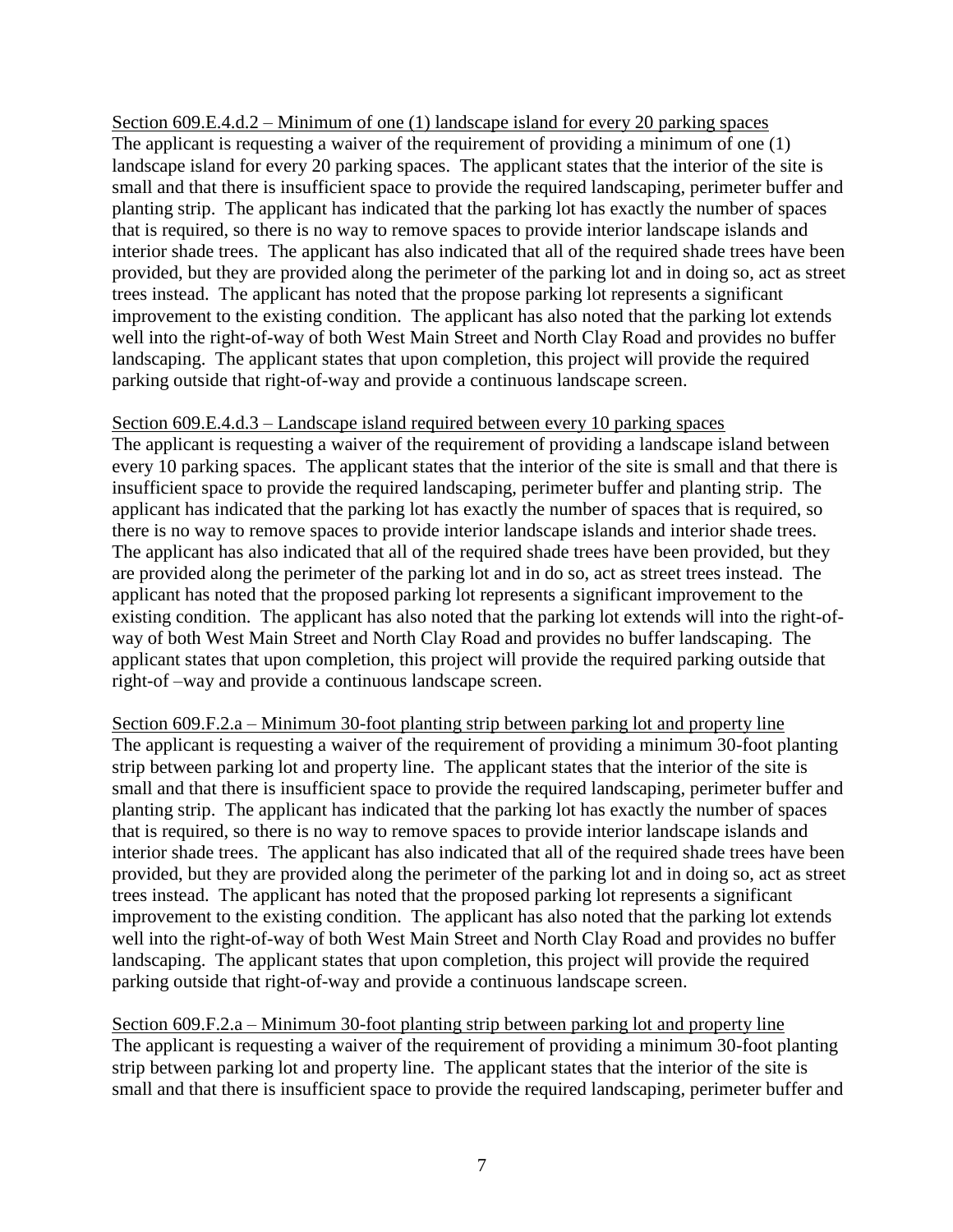planting strip. The applicant has indicated that the parking lot has exactly the number of spaces that is required, so there is no way to remove spaces to provide interior landscape islands and interior shade trees. The applicant has also indicated that all of the required shade trees have been provided, but they are provided along the perimeter of the parking lot and in doing so, act as street trees instead. The applicant has noted that the proposed parking lot represents a significant improvement to the existing condition. The applicant has also noted that the parking lot extends well into the right-of-way of both West Main Street and North Clay Road and provides no buffer landscaping. The applicant states that upon completion, this project will provide the required parking outside that right-of-way and provide a continuous landscape screen.

## Stormwater Management

## Section 303.A.3 – Minimum pipe size of 15-inch diameter

The applicant is requesting a modification of the requirement to provide a minimum pipe size of 15-inch diameter. The applicant states that the proposed stormwater pipe from the loading dock over to North Clay Road is proposed as a 12-inch diameter pipe. The applicant notes that the calculations show that this same pipe is more than adequate to handle the projected flows. The applicant feels that there is sufficient cover over the pipe near the retaining wall and that there is approximately eight (8) inches of cover which the applicant feels sufficient for the sidewalk above the pipe. The applicant also feels that if a 15-foot pipe is used, it will not leave sufficient cover for the sidewalk above it. The applicant has stated that a trash rack is proposed across the opening of the pipe in the loading area to prevent trash and debris from entering the pipe and causing any clogging.

#### Stormwater Management

Section 303.A.5 – Minimum one (1) foot of cover from the crown of pipe to finished subgrade The applicant is requesting a modification of the requirement to provide a minimum one (1) foot of cover from the crown of pipe to finished subgrade. The applicant has indicated that the proposed storm sewer pipe from the loading dock over to North Clay Road will not have the required cover below the subgrade to either the sidewalk or the driveway. The applicant has indicated that due to the grade of the loading dock on one end and the invert elevation of the existing pipe under North Clay Road, it is not possible to lower the pipe to achieve the required cover. The applicant has proposed class IV RCP pipe and an alternate.

Gary Landis made a motion, seconded by Keith Martin to approve escrow in the amount of \$87,945.39 for the Fox Family Partners land development plan. \* The motion was unanimously approved.

Keith Martin made a motion, seconded by Gary Landis to approve the Fox Family Partner land development plan contingent on compliance with the Holding Tank Maintenance Agreement, Land Development Agreement, Stormwater Agreement, Hanover Engineering letter dated 4/1/14 and Resolution #051214 to accept additional ROW as indicated by Fox Family Partners land development plan. \* The motion was unanimously approved.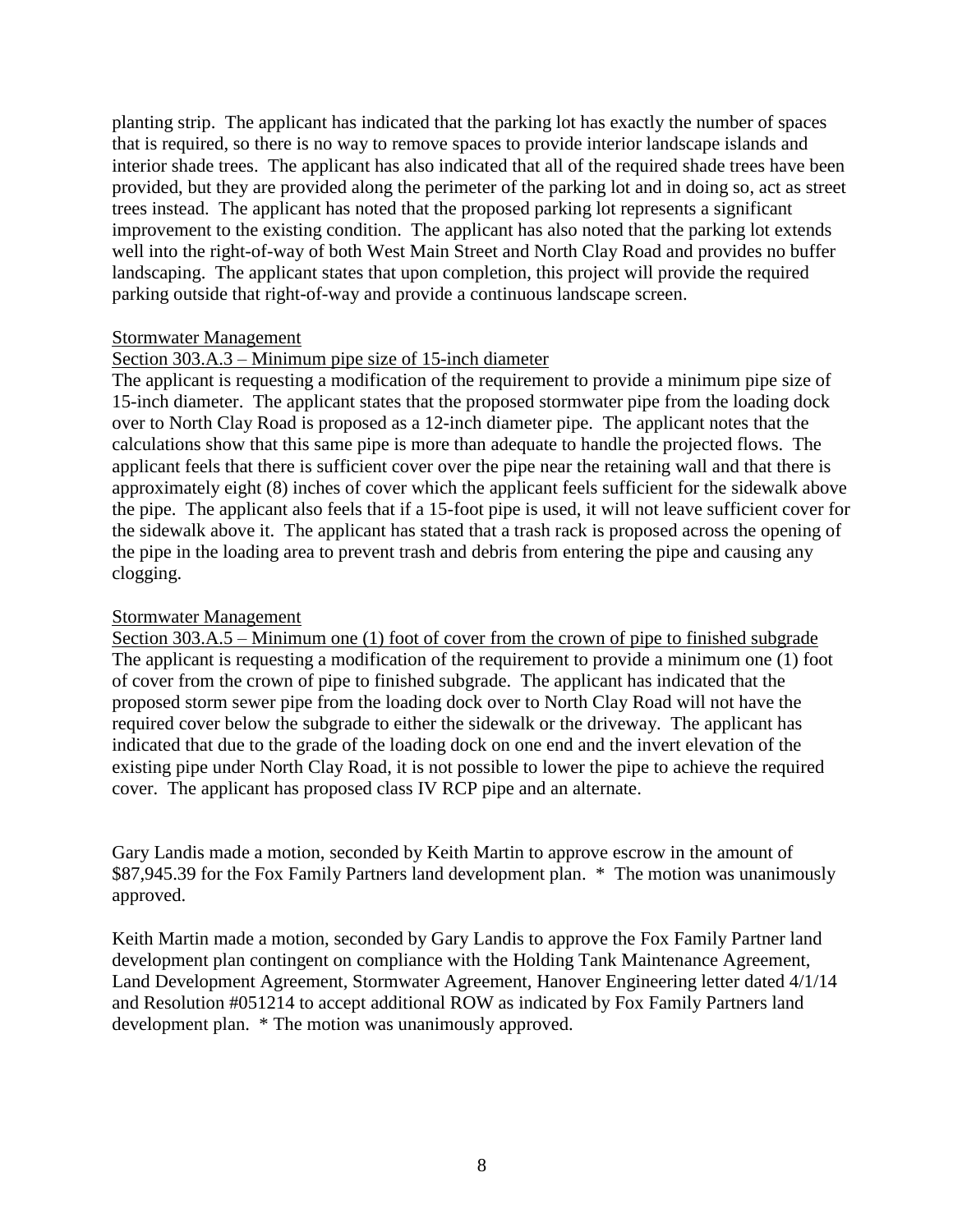3. Matt Yutzy Stormwater Management Plan 14-03

This item was tabled until the June meeting.

\*\* Keith Martin excused himself from the meeting because of a conflict with employment, since he has been employed by Mr. Sensenig \*\*

# **Visitors**

1. Marlin Sensenig

Mr. Sensenig asked the Board of Supervisors if they would consider allowing his Engineering Firm to use a different methodology PennDOT accepted (2010 Highway Capacity Manual) in processing the traffic study for his proposed Land Development Plan.

The Board of Supervisors informed Mr. Sensenig that the new methodology is not in compliance with current Township Ordinances. The Board of Supervisors suggested that Mr. Sensenig submit a Land Development Plan for the Township Engineer, Township Staff and Board of Supervisors to review prior to making a decision.

2. Herb Noak, 216 Woodchuck Drive

Mr. Noak stated that the Charity Gardens park looks nice with the mulch around the trees and playground equipment.

\*\* Keith Martin returned to the meeting \*\*

## **Old Business**

1. Rock Road Bridge Repair Update

Bob Lynn reviewed the quotation with the Board of Supervisors on rehabbing the bridge including painting for a total of \$149,000.

No action taken on this item at this time.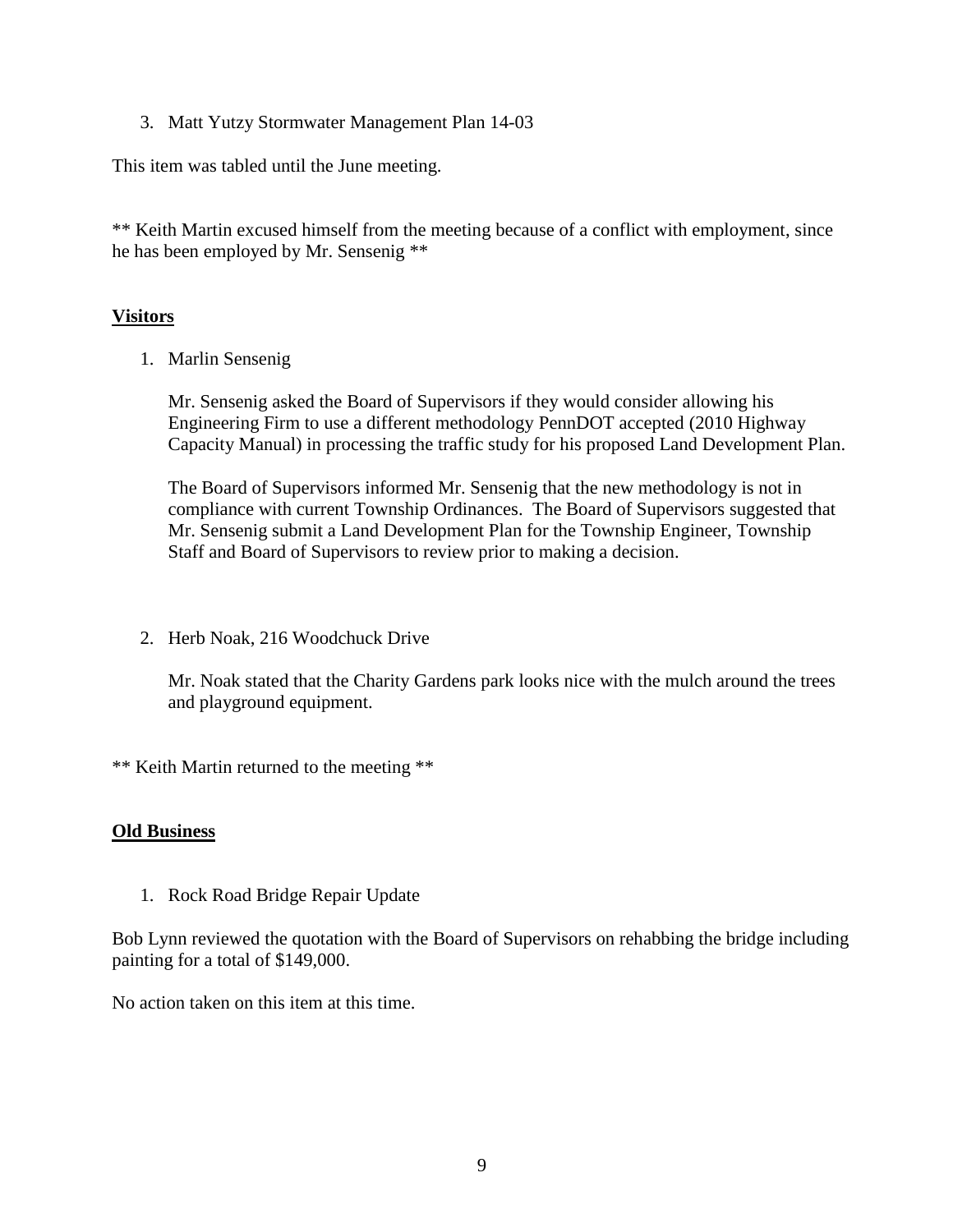# **New Business**

1. EBA Permission to install Outdoor Batting Cage at Snyder Park

Pat Gockley, President EBA, has requested permission to install an outdoor batting cage at Snyder Park. All costs will be borne by EBA and a \$2,500 donation by the Baron Stiegel's Lion Club.

Keith Martin made a motion, seconded by Gary Landis to approve installation of outdoor batting cage and for the Township to supply stone necessary for installation. \* The motion was approved unanimously.

2. Resolutions to establish Fees, appoint representatives and establish forms for implementation of Storm Water Ordinance

The current Fee schedule was reviewed. After discussion, it was decided that Stormwater exemptions will have no processing fee. Small stormwater projects will have \$150 processing fee and no deposit. Minor stormwater projects will have a \$100 processing fee and \$1,000 deposit. Major stormwater projects will have a \$100 processing fee and \$1,500 deposit.

Gary Landis made a motion, seconded by Keith Martin to adopt Resolution #051214A Stormwater projects fee schedule. \* The motion was approved unanimously.

Keith Martin made a motion, seconded by Gary Landis to adopt Resolution #051214B to appoint the Township Manager as designee to administrate and implement the Stormwater Management Ordinance. \* The motion was approved unanimously.

Gary Landis made a motion, seconded by Keith Martin to adopt Resolution #051214C to adopt forms to administrator and implement the Stormwater Management Ordinance. \* The motion was approved unanimously.

3. Refreshing Mt. Camp Stormwater Modification Agreement

Refreshing Mountain Camp has changed their original land development plan and intends to expand the camp operator's residence by 1,153 square foot rather than enclosing the basketball court as shown on the original plan. This change will cause a net reduction of 302.5 square foot of impervious surface.

Keith Martin made a motion, seconded by Gary Landis to approve and execute the Modification to Storm Water Management Agreement and Declaration of Easement. \* The motion was approved unanimously.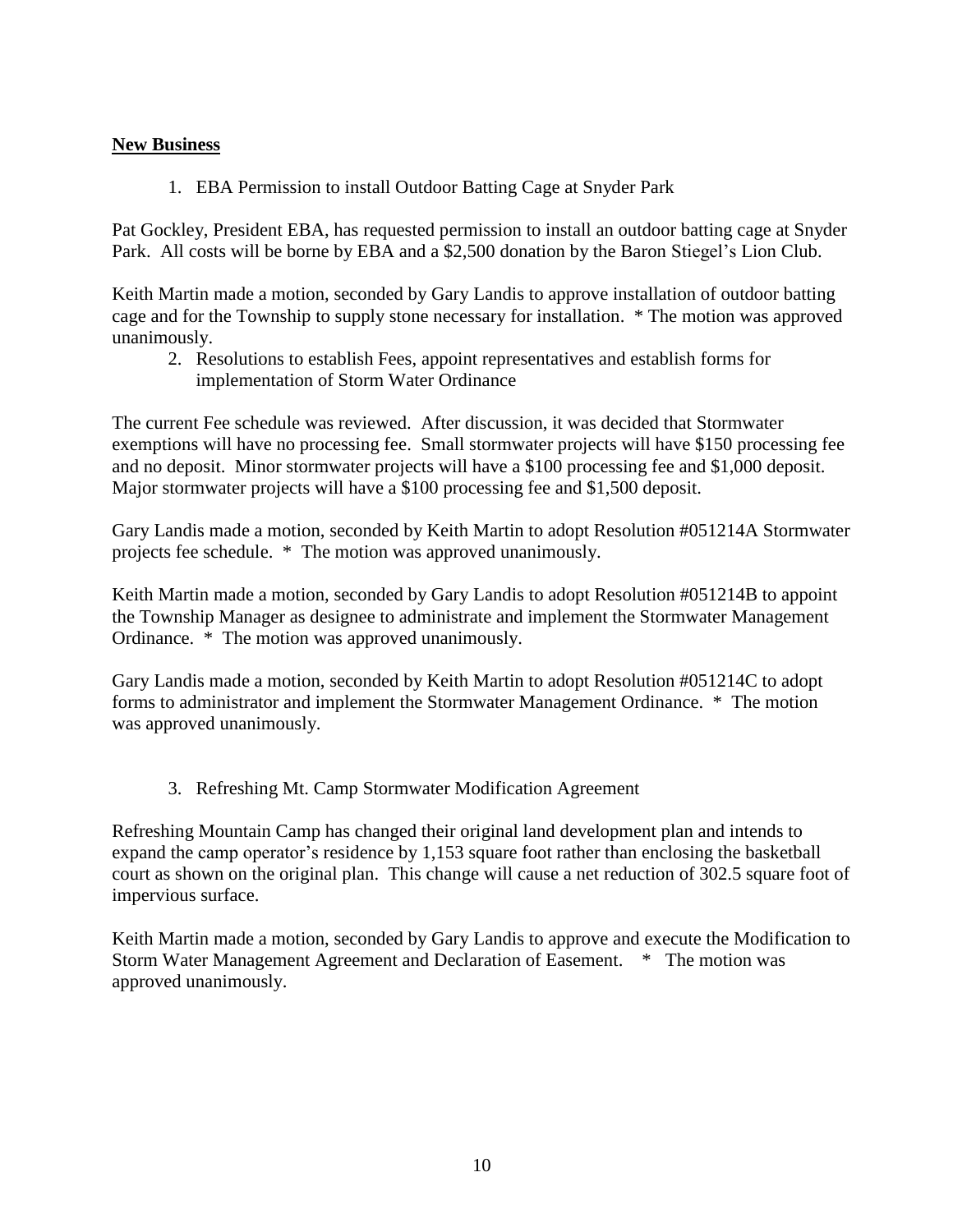#### **Executive Session**

Keith Martin made a motion, seconded by Gary Landis to enter into Executive Session at 9:45 PM to discuss personnel issues. \* The motion was approved unanimously.

Keith Martin made a motion, seconded by Gary Landis to exit Executive Session at 10:00 PM. \* The motion was approved unanimously.

4. Flood Plain Meeting

Gary Landis made a motion, seconded by Keith Martin to approve advertising for meeting to review changes in Flood Plain Map and Flood Plain Program. \* The motion was approved unanimously.

#### **Bills to be Paid**

General Fund

Keith Martin made a motion, seconded by Gary Landis, to approve the General Fund bills totaling  $$66,302.11$  for the month of April.  $*$  The motion was approved unanimously.

Rec Fund

Keith Martin made a motion, seconded by Gary Landis, to approve the Recreation Fund bills totaling \$5,494.24 for the month of April. \* The motion was approved unanimously.

#### Sewer Fund

Keith Martin made a motion, seconded by Gary Landis, to approve the Sewer Fund bills totaling \$2,445.77 for the month of April.  $*$  The motion was approved unanimously.

# Liquid Fuel

Keith Martin made a motion, seconded by Gary Landis, to approve the Liquid Fuel Fund bills totaling \$2,585.40 for the month of April. \* The motion was approved unanimously.